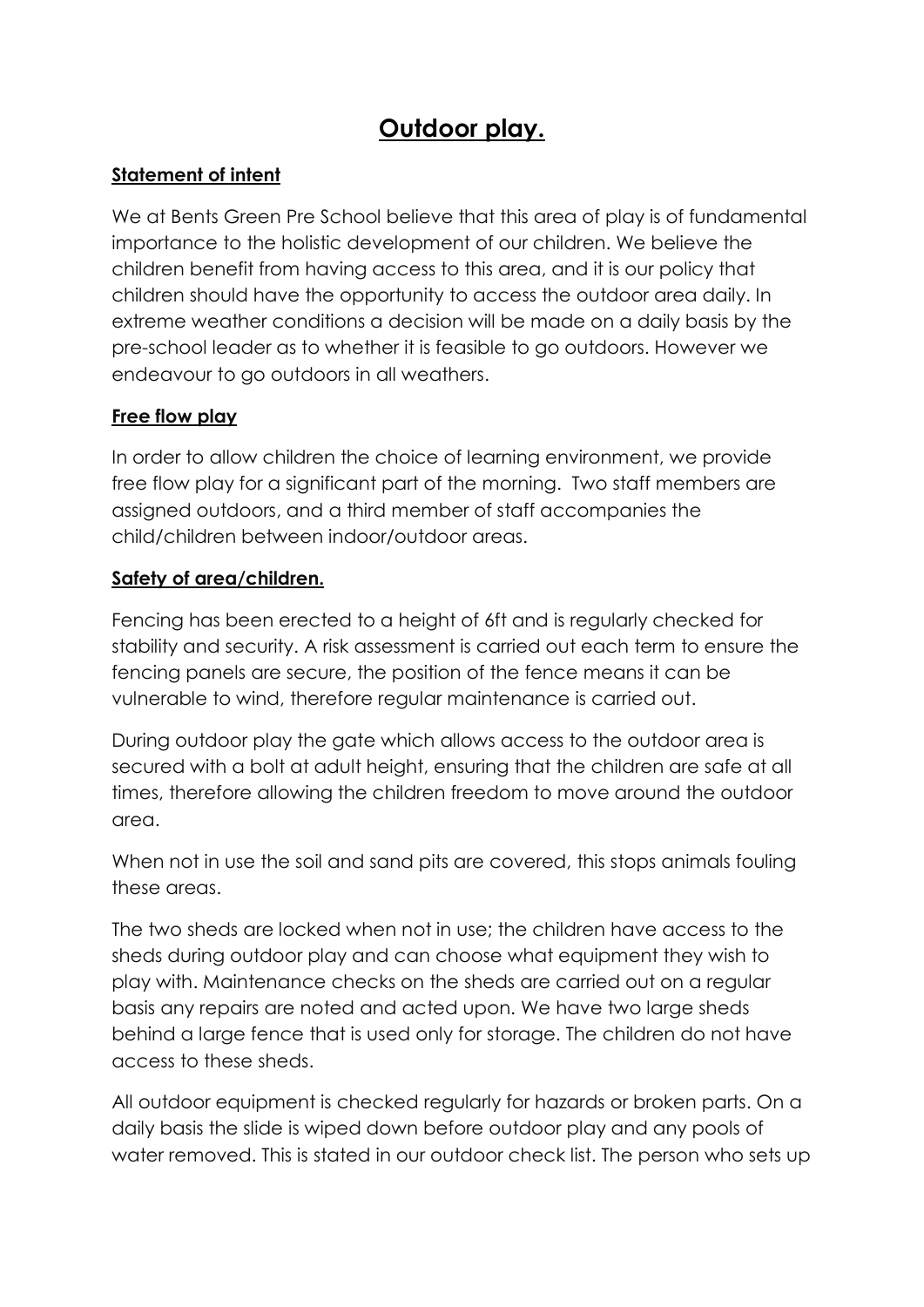the outdoor area is responsible for this task. This includes checking for litter and animal faeces

Our welcome pack requests that children attending pre-school should come suitably dressed to go outdoors in all weather conditions, however the preschool has a supply of wellingtons, ponchos, and umbrellas for the children's use. We have some spare coats and waterproof trousers available, to ensure every child can access the area if they wish.

 In the event of extreme weather conditions a decision will be taken on the day regarding outdoor play.

### Ground rules on safety.

Children can climb on the first section of the wall but **must not climb onto the** railing level. Children are regularly reminded of this by staff and other children.

Children can use wheeled vehicles (bikes, wheelbarrows, and push along toys) in the first section of the outdoor area. This allows children who do not wish to play on the bikes etc to have space to play and become involved and engaged in other activities.

Safe use of tools for digging (rakes and spades) should be used at ground level and not lifted in the air. Children are encouraged to return tools to the shed and not leave equipment on the ground.

Scissors should be used under staff supervision.

### Learning opportunities and rational.

Outdoor play supports and enhances the learning and development of each child. It embraces all areas of the Early Years Development Stage framework. Some areas are achieved by making the children aware of safety whilst outdoors, reinforcing the potential danger to the children. Being able to access outdoor play experiences enhances the children's physical development; building on children's understanding of the environment allows children to take risks within a safe environment. Children show great pride in things that they have achieved; this could be bike riding for the first time or catching a ball.

The children make free choices regarding the equipment that is available for outside play, alongside planned activities that follow observations of children, so that children's interests are enhanced and extended to outdoor play.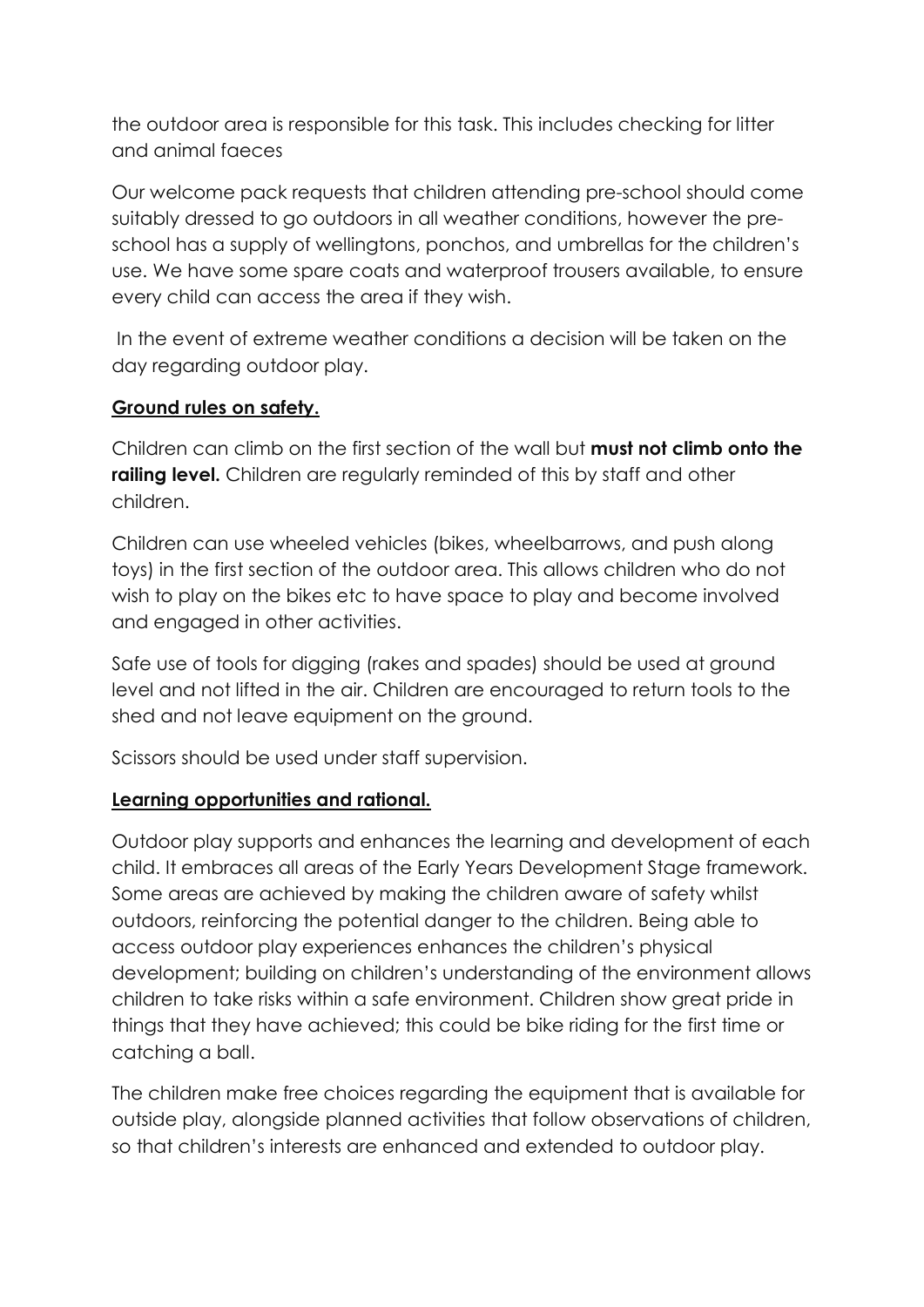The framework has four guiding principles;

A Unique Child

Positive Relationships.

Enabling Environments.

Learning and Development.

We at Bents Green Pre School believe that our outdoor area supports and enhances the underlying principles that underpin effective practice. We have a clear vision as to how outdoor play supports the four themes.

## A unique child

Children can make individual choices, join in activities, play with other children, know their limits and extend themselves, take risks and enhance their understanding of the need for boundaries. Participate in imaginary play and join in conversations with their peers and adults. Use different equipment for mark making as well as more traditional tools for emergent writing.

## Positive Relationships

Children build relationships with their peers and adults as part of their everyday lives. Outdoor play supports peer relationships. Turn taking and sharing tools and large equipment the children in making strong peer relationships. Children develop a sense of time when turn taking and a sense of right and wrong.

Parents were an integral part of the planning for our outdoor area, and continue to support the development of this valuable resource by fund raising events. We also ask for parental support when we go on local visits. The Bents Green staff are always appreciative of the support from parents and recognise the contribution that parents make to our setting.

## Enabling Environments.

Being outdoors gives children first hand experiences of the weather, seasons and the natural world, we endeavour to access the outdoor area all year round. The children become aware of the changing seasons and the changing weather. By giving the children fist hand experiences outdoors the children access equipment in different sizes and shapes. We have bread crates for building, benches for balancing or sitting, these are just two examples. Our outdoor equipment is multi purpose and the children regularly